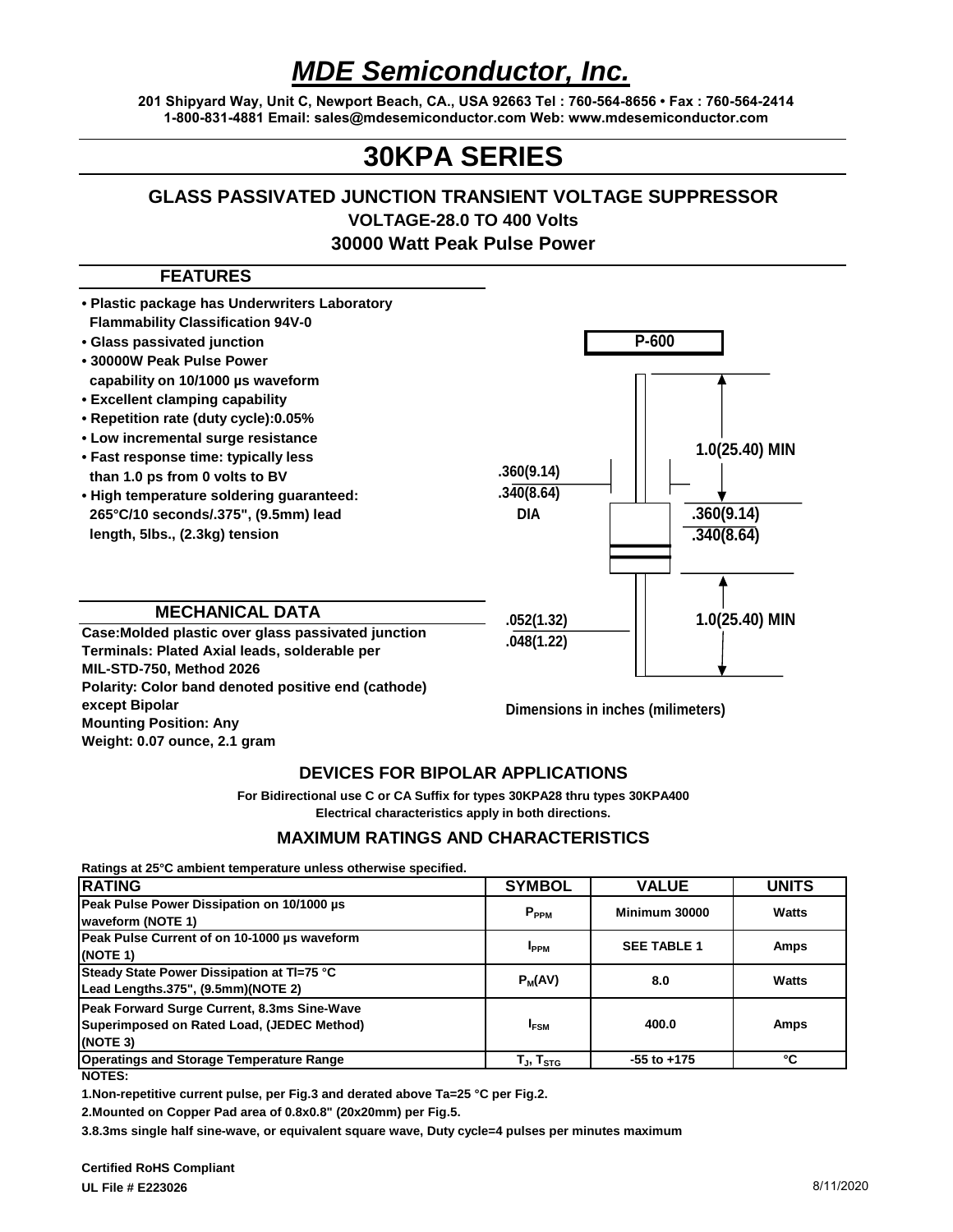### *MDE Semiconductor, Inc.*

**201 Shipyard Way, Unit C, Newport Beach, CA., USA 92663 Tel : 760-564-8656 • Fax : 760-564-2414 1-800-831-4881 Email: sales@mdesemiconductor.com Web: www.mdesemiconductor.com**

30KPA Series Rating and Characteristic Curves



**Fig.3 - Pulse Waveform**